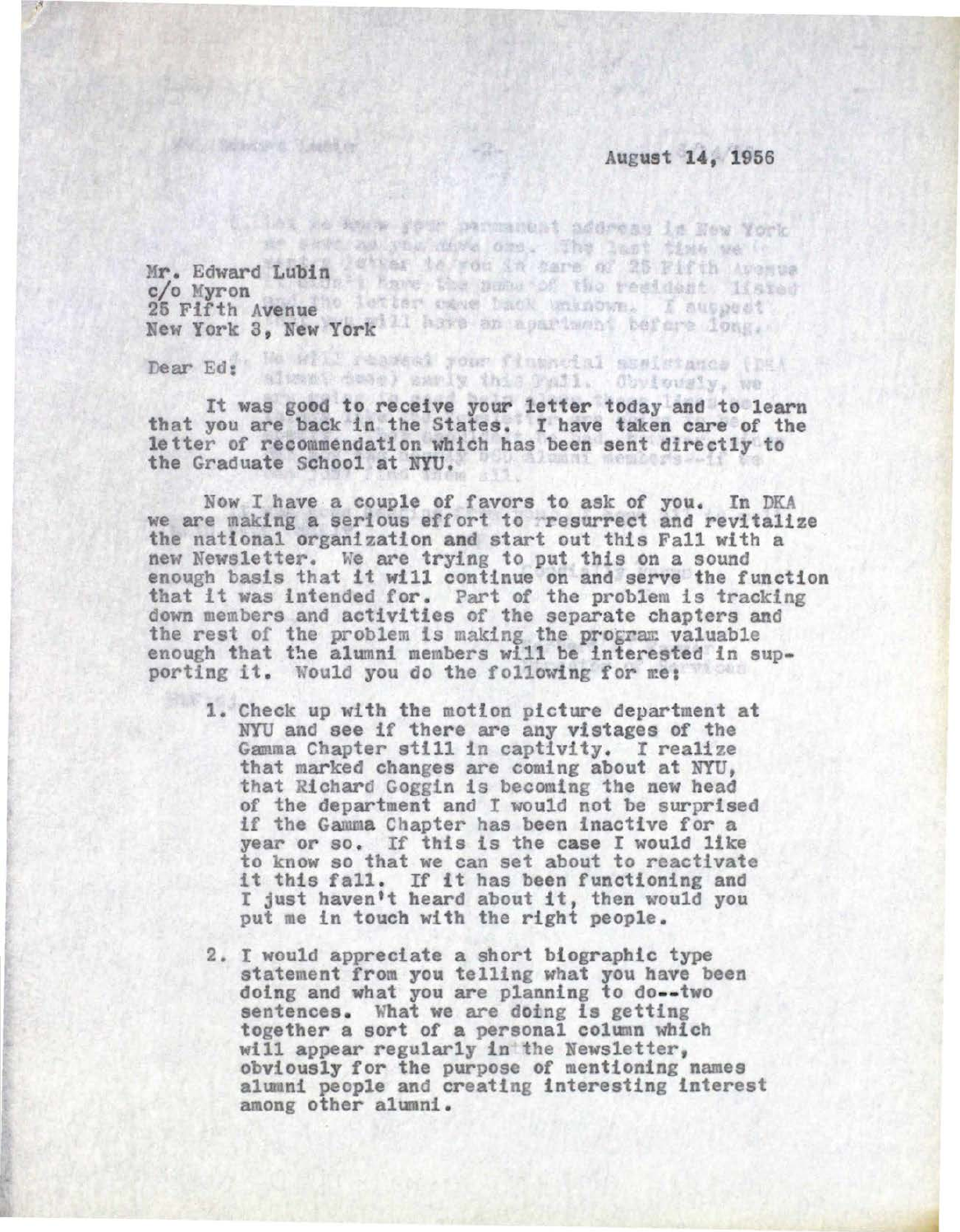- 3. Let me know your permanent address in New York as soon as you have one. The last time we sent a letter to you in care of 25 Fifth Avenue it didn't have the name of the resident listed and the letter came back unknown. I suspect that you will have an apartment before long.
- 4. We will request your financial assistance (DKA alumni dues) early this Fall. Obviously, we are going to need help along these lines as things like the Newsletter are going to be costly. They shouldn't be bad, however, since DKA now has nearly 500 alumni members--if we can just find them all.

It was good hearing from you. I hope all is well with your family.

Cordially yours.

Herbert E. Farmer Director of Services

HEF:dj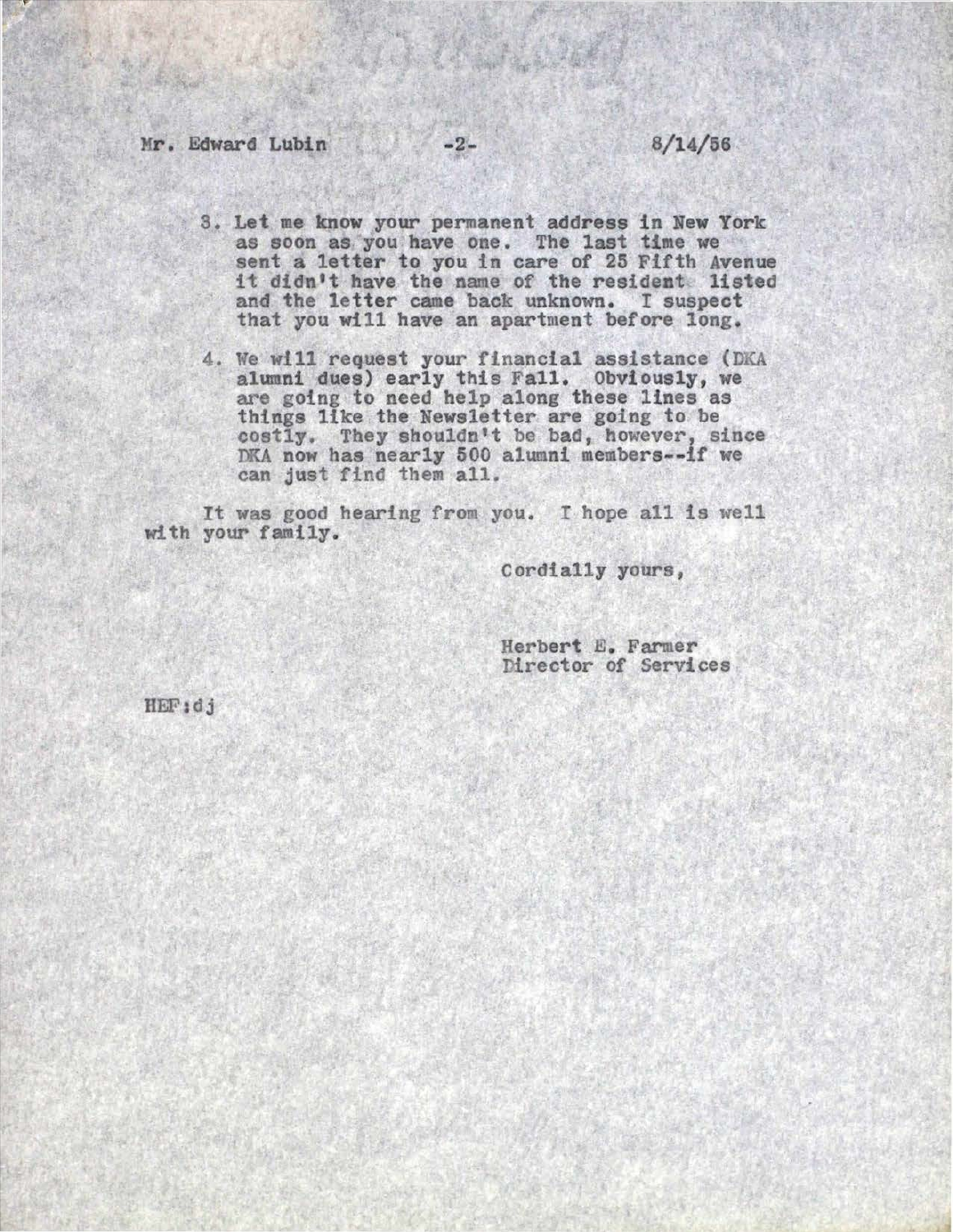Lubin c/o Myron 25 5th Ave N.Y.3.N.Y.





Mr Herbert Farmer University of Southern California Department of Conema University Park Los Angeles 7, California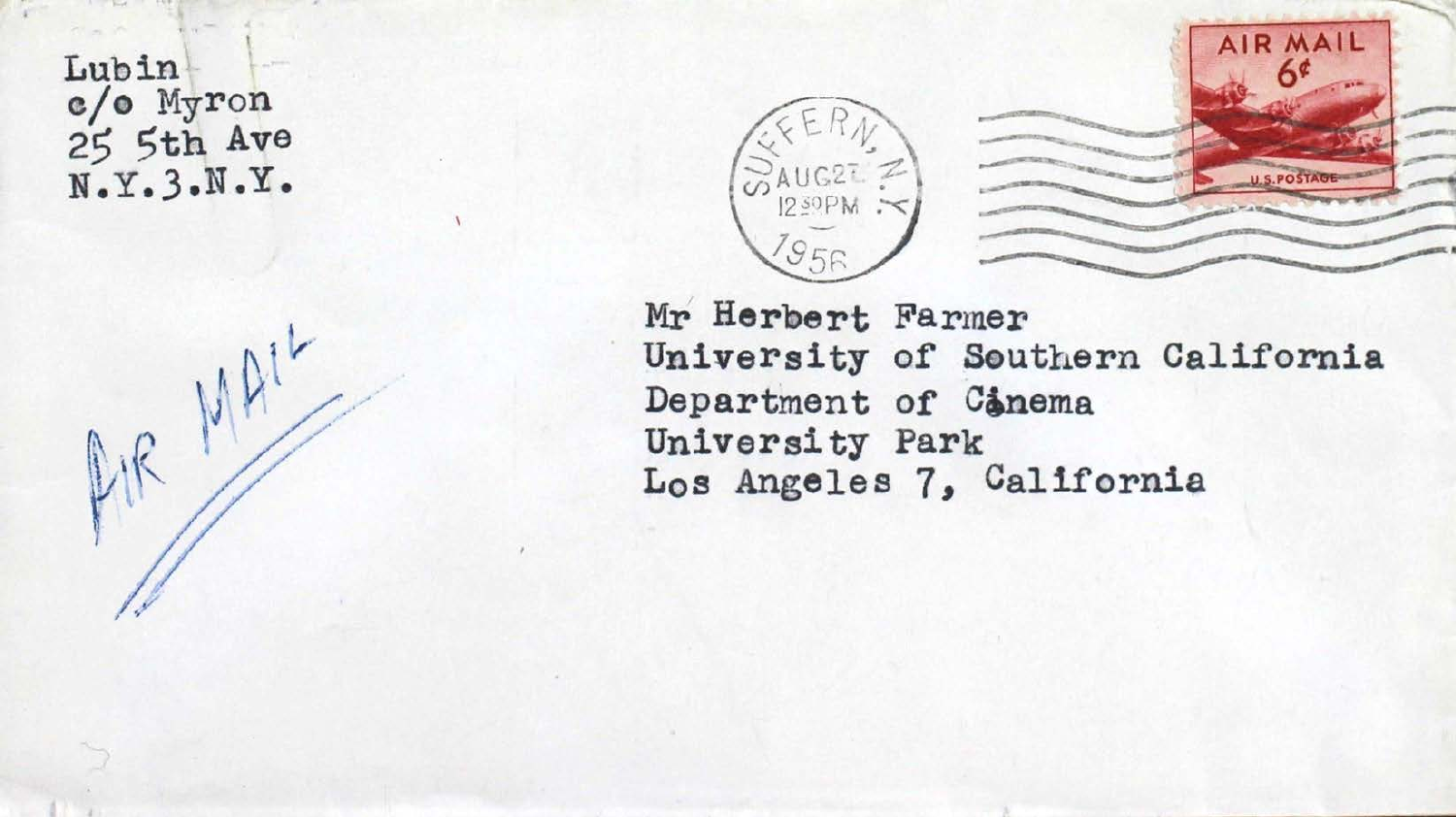tifs sor() Edward Lubin . Sobgeth! al di da ziszba alua Josgos es c/o Myron suthwest bent fortally enterially no habital 25 Fifth Avenue exa woy if they send .golden gots desi they New York 3, New York Mr. Herbert Farmer Issue Tolde odd an di was a worden University of Southern California January and Windows Department of Cinema University Park • California y fans y california y fans y composition and the contract of the contract of the contract of the contract of the contract of the contract of the contract of the contract of the contract of the contract of the co

Bqy : Dear Herb; d tot esc.bbs aledi . Soild fourado Svienes of

• •

rise est

Thanks very .much for your prompt attention to my . . . . . . d not nide He commendation.

I shall drop by N.Y.U. in regard to the information you desire. As I live just around the corner, so to speak, it is a simple matter. However, I propose to abstain from any sdch visit at the present time, as with the exception of a few administrative people, no one will be around until the beginning of September. As you know, August is just about the deadest month in the year in a university.

 $6.8311$ In reard to my biography, I feel it is too early in my life to embark on such an ambitious project, and any two lines I might send you would at present be more 1n fancy and wishful thinking and rationalized memory than fact, as are all biographies. Seriously though, Herb, for your information at any account, I've spent two full sy years in Europe and the Middle East, sometimes engaged in TV writing, sometimes remunerative and sometimes not, but mainly with heavy concentration on what I discussed with you in my last letter, namely, art historical studies. Where have I been? Well, with the exception of the Russian satellites, and the three most northerly Scandinavian countries, just about everywhere, all the way through to Yugoslavia, Morocco, Greece, Turkey, Israel, Cyprus, and so on. As for the future, at present that's in the cards, as you may have guessed from the tone of my letter. It's all up to the Institute here. I'll write you the moment I know, as your letter to them will no doubt be one of the deciding factors.

I can't understand how a letter of yours became lost. However, the above address is the full and correct one. As planned now, I shall be in residence there for some time to come.

 $Sineerely,$ 

regards financial help for DKA, I'm as loyal as t ext fellow, so don't worry at all on that. Speaking of the next fellow, by the way, Roger Caras, who works in Columbia ictures Publicity (and as you might expect, is doing very well indeed) lives at the following address, if you would like to reach him: Roger Caras

137-21 83rd Avenue Kew Gardens Long Island, N.Y.

TURN OVER PLEASE....